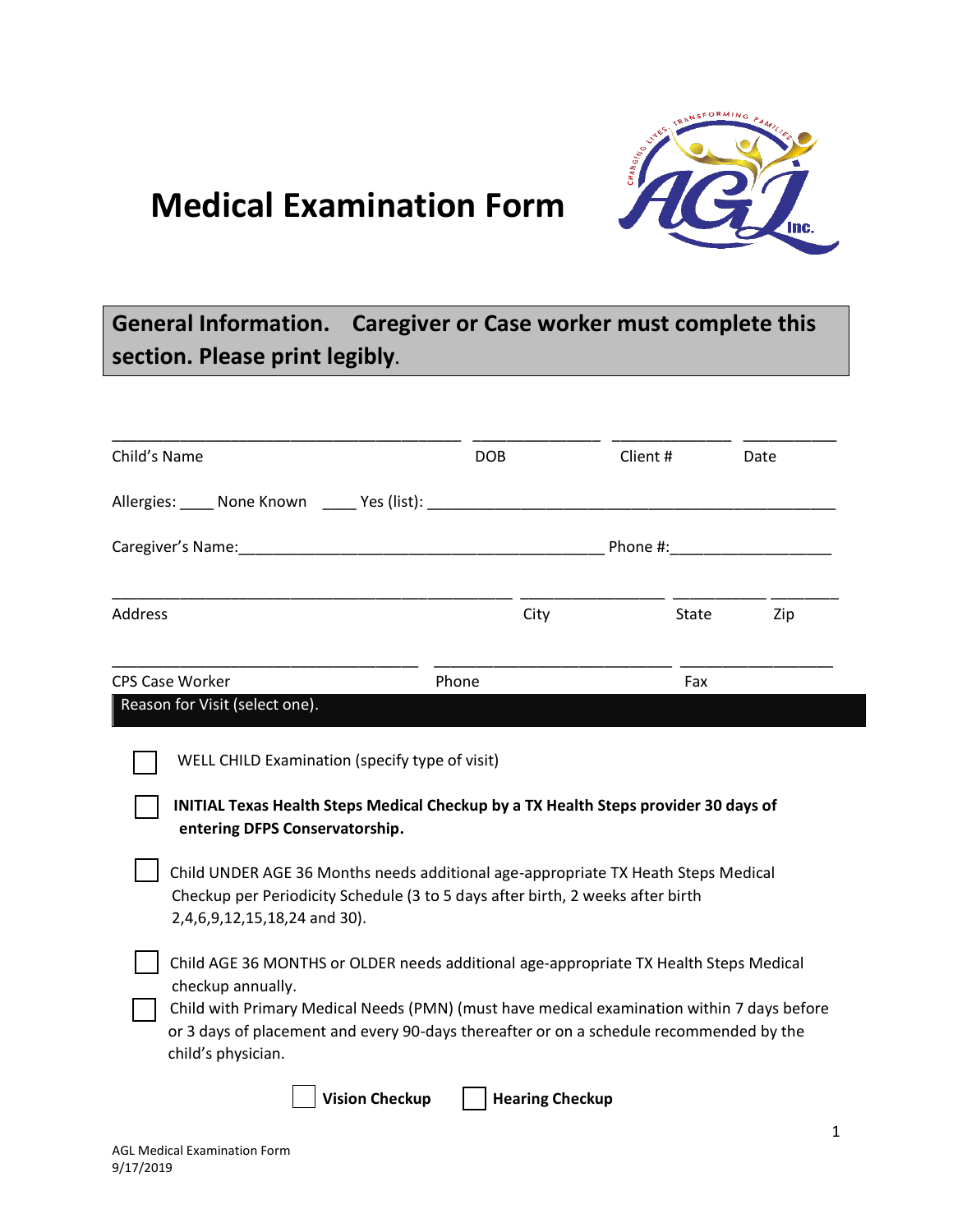| <b>Dental Checkup</b>                                                                                                                                                                                                                                                                                                                                                                                                                                                                                              |  |  |  |  |  |  |  |
|--------------------------------------------------------------------------------------------------------------------------------------------------------------------------------------------------------------------------------------------------------------------------------------------------------------------------------------------------------------------------------------------------------------------------------------------------------------------------------------------------------------------|--|--|--|--|--|--|--|
| Child Age 6 Months or Older needs an INITIAL TX Health Steps Dental Checkup by a TX<br>Health Steps provider within 60 days of entering DFPS conservatorship.<br>Child UNDER AGE 6 Months upon entry into DFPS conservatorship needs an initial TX<br>Health Steps Dental Check up by a TX Health Steps provider within 30 days of becoming<br>age 6 months<br>ADDITIONAL 6 MONTH TX Health Steps Dental Checkup (Dental checkups every 6 months<br>thereafter, or as recommended by the TX Health Steps provider. |  |  |  |  |  |  |  |
| PSYCHIATRIC APPOINTMENT                                                                                                                                                                                                                                                                                                                                                                                                                                                                                            |  |  |  |  |  |  |  |
| Medication Review Lab: Lab:<br>Evaluation                                                                                                                                                                                                                                                                                                                                                                                                                                                                          |  |  |  |  |  |  |  |
| ILLNESS/INJURY/ACCIDENT- Initial or Follow-up reason for child's need to see a health<br>care provider.                                                                                                                                                                                                                                                                                                                                                                                                            |  |  |  |  |  |  |  |
| INITIAL DATE of incident/illness: __________________________Time ___________ am / pm                                                                                                                                                                                                                                                                                                                                                                                                                               |  |  |  |  |  |  |  |
|                                                                                                                                                                                                                                                                                                                                                                                                                                                                                                                    |  |  |  |  |  |  |  |
|                                                                                                                                                                                                                                                                                                                                                                                                                                                                                                                    |  |  |  |  |  |  |  |
| Follow-up needed? DATE of Follow-up: __________________Time: _______ am / pm                                                                                                                                                                                                                                                                                                                                                                                                                                       |  |  |  |  |  |  |  |
| SPECIALIST needed. Child needs to be seen by a specialist. Provide information below:                                                                                                                                                                                                                                                                                                                                                                                                                              |  |  |  |  |  |  |  |
| Physician's Name<br>Specialty<br>Reason                                                                                                                                                                                                                                                                                                                                                                                                                                                                            |  |  |  |  |  |  |  |
|                                                                                                                                                                                                                                                                                                                                                                                                                                                                                                                    |  |  |  |  |  |  |  |
|                                                                                                                                                                                                                                                                                                                                                                                                                                                                                                                    |  |  |  |  |  |  |  |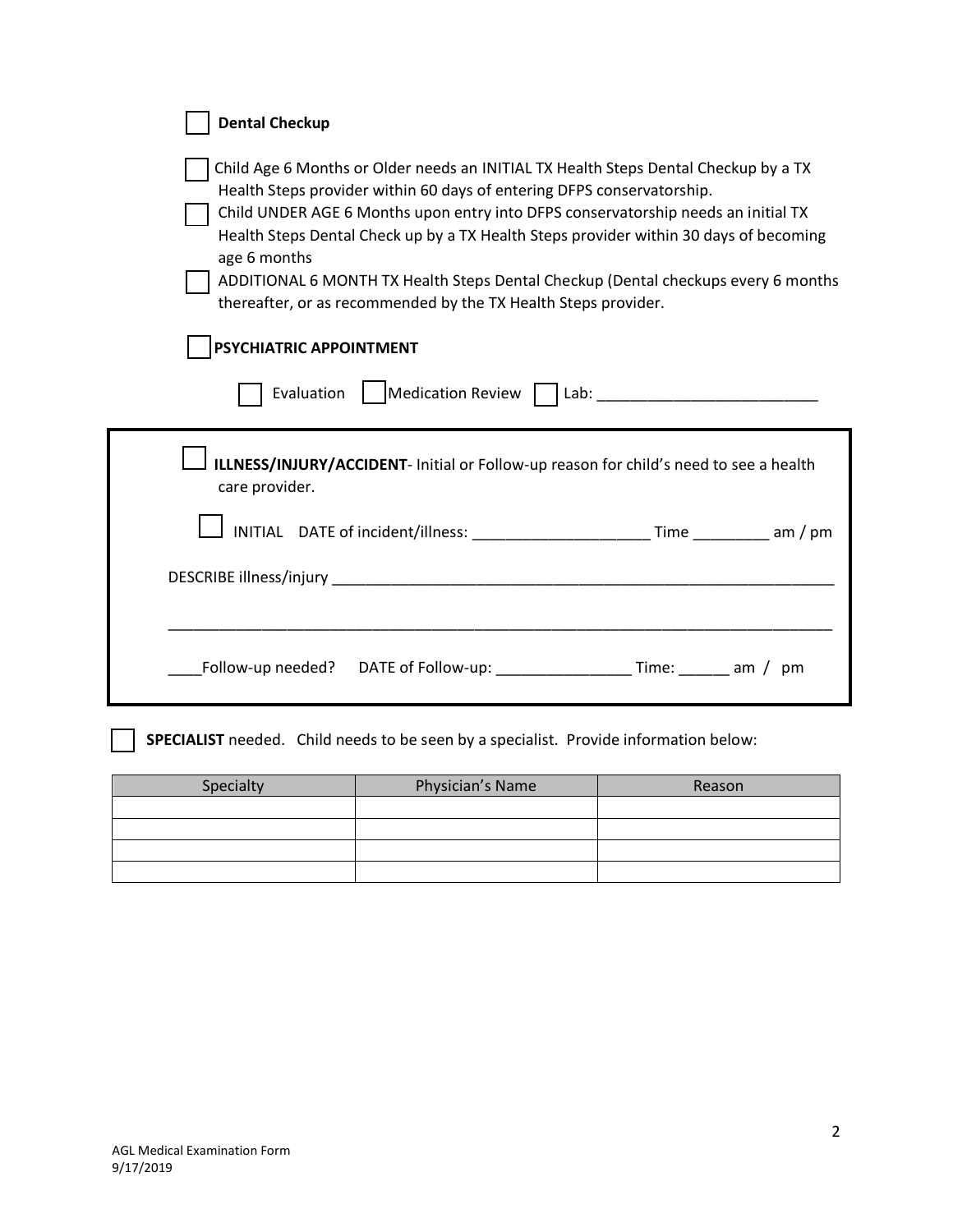## **HEALTH CARE EXAMINATION (Health Care Provider must complete this section.)**

| <b>HEALTH CARE PROVIDER'S NAME</b>                                                                           |                                                         | <b>EXAMINATION DATE</b> |  |  |  |  |  |  |  |
|--------------------------------------------------------------------------------------------------------------|---------------------------------------------------------|-------------------------|--|--|--|--|--|--|--|
| <b>YES</b><br><b>NO</b><br>Are you a Texas Health Steps provider?                                            |                                                         |                         |  |  |  |  |  |  |  |
| <b>NO</b><br>Was the child tested for lead poisoning?<br><b>YES</b>                                          |                                                         |                         |  |  |  |  |  |  |  |
| <b>YES</b><br><b>NO</b>                                                                                      | Did child receive TB screening Date read: Result Result |                         |  |  |  |  |  |  |  |
|                                                                                                              |                                                         |                         |  |  |  |  |  |  |  |
| <b>TYPE OF VISIT (check all that apply)</b>                                                                  |                                                         |                         |  |  |  |  |  |  |  |
|                                                                                                              |                                                         |                         |  |  |  |  |  |  |  |
| <b>MEDICAL</b>                                                                                               |                                                         |                         |  |  |  |  |  |  |  |
|                                                                                                              |                                                         |                         |  |  |  |  |  |  |  |
| <b>Medical Checkup</b>                                                                                       |                                                         |                         |  |  |  |  |  |  |  |
| OTHER recommended Medical Checkup Procedures: __________________________________                             |                                                         |                         |  |  |  |  |  |  |  |
| <b>ER Visit</b>                                                                                              |                                                         |                         |  |  |  |  |  |  |  |
| Acute Care / Follow-up visit                                                                                 |                                                         |                         |  |  |  |  |  |  |  |
| Physical Exam Results: Complete below or attach a copy of your medical record or the TX Health Steps<br>form |                                                         |                         |  |  |  |  |  |  |  |
| Age:                                                                                                         | Height: __<br>and the control of                        | %∶                      |  |  |  |  |  |  |  |
| Years/Months/Weeks                                                                                           |                                                         |                         |  |  |  |  |  |  |  |
|                                                                                                              |                                                         |                         |  |  |  |  |  |  |  |
|                                                                                                              |                                                         |                         |  |  |  |  |  |  |  |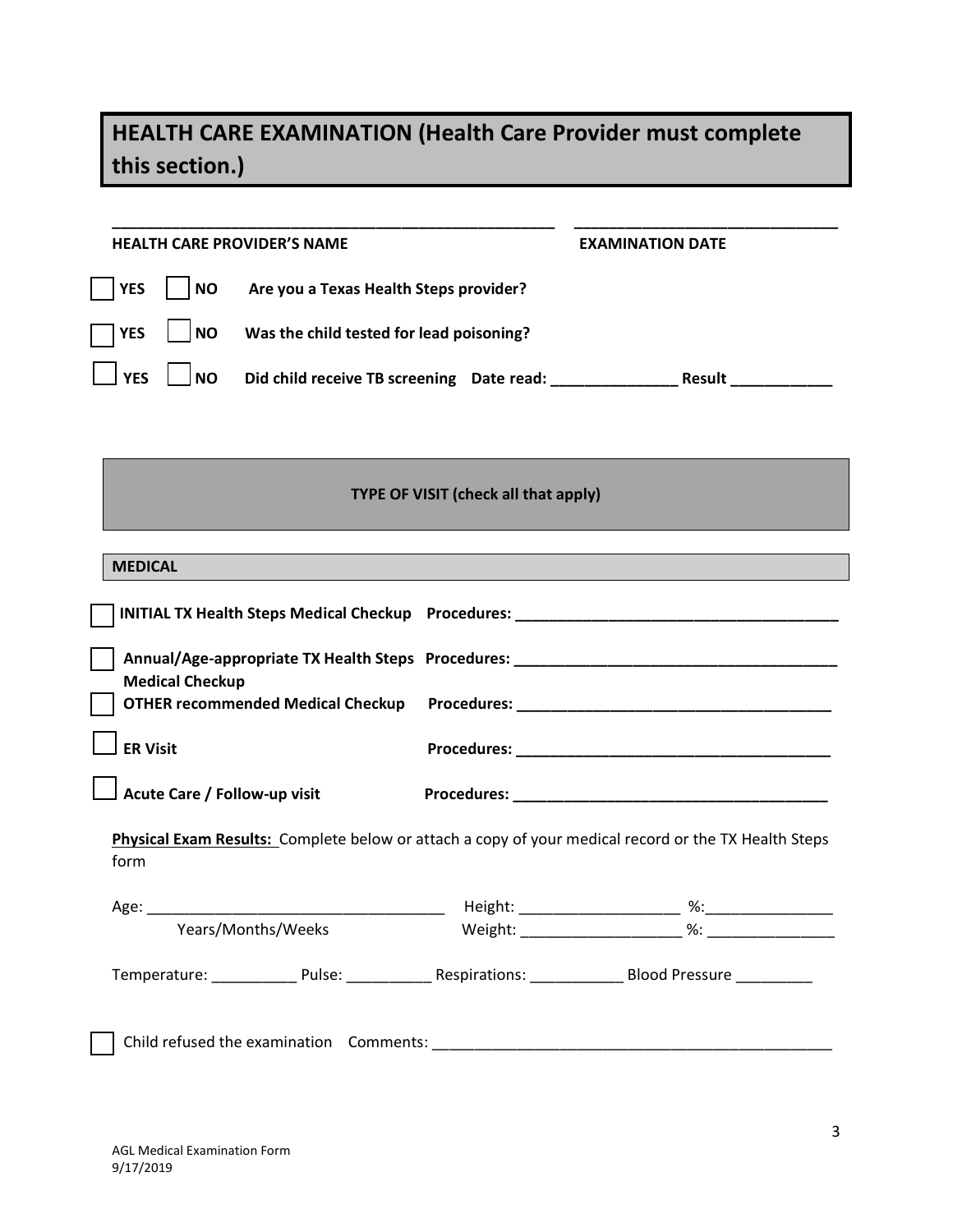Hearing & Vision **Hearing 500 1000 2000 4000 Right ear Left ear**  $\sqrt{\phantom{a}}$  Not Done  $\sqrt{\phantom{a}}$  Too many prompts  $\sqrt{\phantom{a}}$  Refused **Vision** R 20/\_\_\_\_\_\_ L 20/\_\_\_\_\_\_ Not Done T Too many prompts T Refused  $\Box$  Glasses  $\Box$  No glasses  $\Box$  Did not bring glasses **Dental INITIAL TX Health Steps Dental Checkup Procedures: \_\_\_\_\_\_\_\_\_\_\_\_\_\_\_\_\_\_\_\_\_\_\_\_\_\_\_\_\_\_\_\_\_\_\_\_ Six-month TX Health Steps Dental Checkup Procedures: \_\_\_\_\_\_\_\_\_\_\_\_\_\_\_\_\_\_\_\_\_\_\_\_\_\_\_\_\_\_\_\_\_\_\_\_ OTHER recommended Dental Checkup Procedures: We are all the commended Dental Checkup** Procedures: **Psychiatric Appointment**  $\textsf{\small Evaluation} \quad \textcolor{red}{\bigcap}$  Medication Review  $\textcolor{red}{\bigcup}$  Lab: **Referrals Early Childhood Intervention Speech Therapy Speech Therapy Physical Therapy Community Community Physical Therapy Mental Health Mental Health Alcohol & Drug Screening Specialist As specified: \_\_\_\_\_\_\_\_\_\_\_\_\_\_\_\_\_\_\_\_\_\_\_\_\_\_\_\_\_\_\_\_\_\_\_\_\_\_\_\_\_\_\_\_\_\_\_\_\_\_\_\_\_\_\_\_\_\_\_\_\_\_ Diagnostic Assessment/s, if necessary: \_\_\_\_\_\_\_\_\_\_\_\_\_\_\_\_\_\_\_\_\_\_\_\_\_\_\_\_\_\_\_\_\_\_\_\_\_\_\_\_\_\_\_\_\_\_\_\_\_\_\_ Other, as specified: \_\_\_\_\_\_\_\_\_\_\_\_\_\_\_\_\_\_\_\_\_\_\_\_\_\_\_\_\_\_\_\_\_\_\_\_\_\_\_\_\_\_\_\_\_\_\_\_\_\_\_\_\_\_\_\_\_\_\_\_\_\_\_\_\_\_**